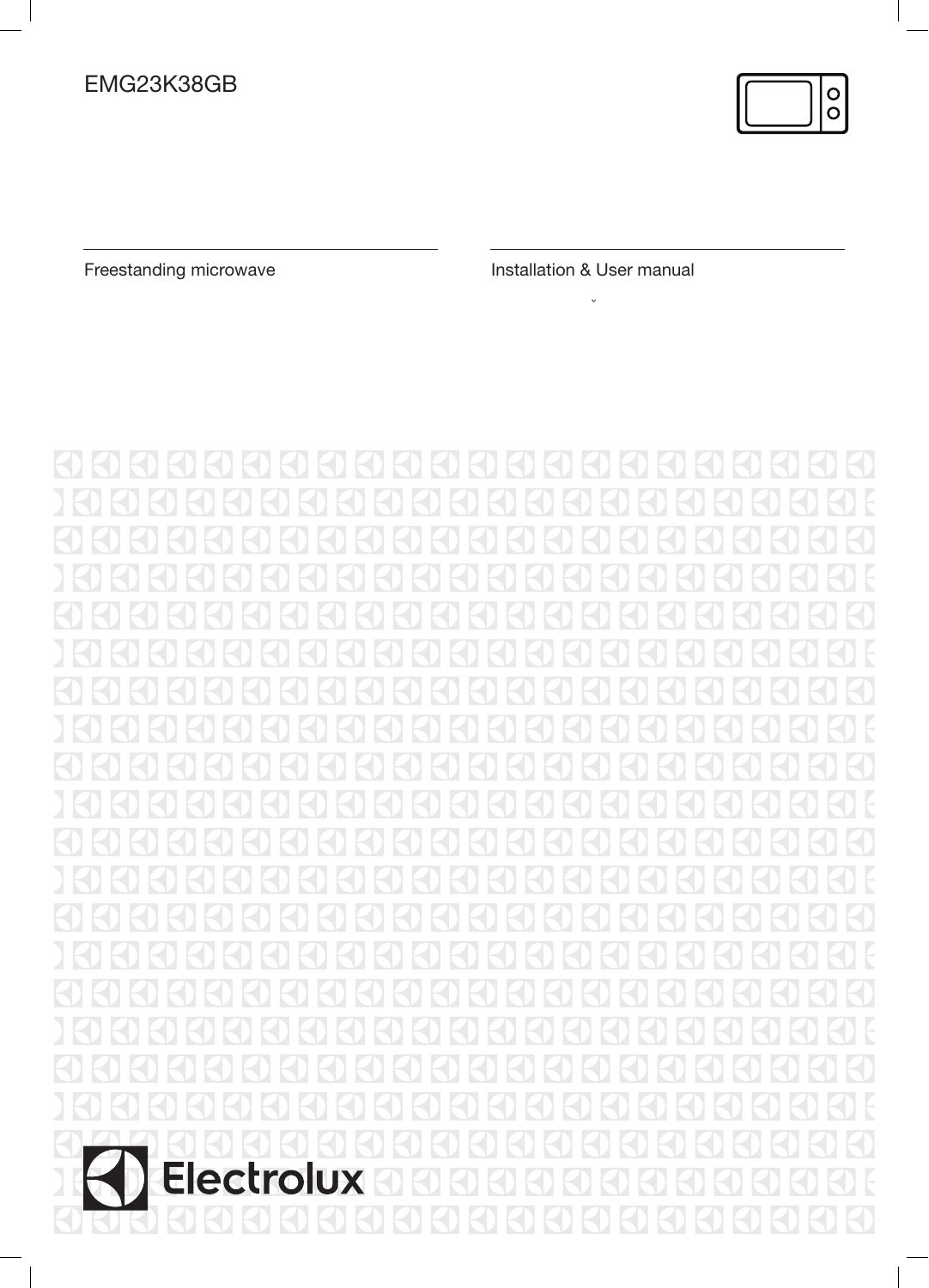### WE'RE THINKING OF YOU

Thank you for purchasing an Electrolux appliance. You've chosen a product that brings with it decades of professional experience and innovation. Ingenious and stylish, it has been designed with you in mind. So whenever you use it, you can be safe in the knowledge that you'll get great results every time. Welcome to Electrolux.

### BEFORE USING YOUR APPLIANCE

Check for any damage or marks. If you find the appliance damaged or marked you must report it within 7 days to claim for damages under the manufacturers warranty. This does not affect your statutory rights.

Before you use the appliance, we recommend that you read through the whole user manual which provides the description of the product and its functions. It is important that the product is installed correctly and that you read the safety instructions carefully to avoid misuse and hazards. For future reference, please store this booklet in a safe place.

### CONDITIONS OF USE

This appliance is intended to be used in household and similar applications such as:

- Staff kitchen areas in shops, offices and other working environments.
- Farm houses.
- By clients in hotels, motels and other residential type environments.
- Bed and breakfast type environments.

## BEFORE YOU CALL

Please ensure you read the instruction manual fully before you call for service, or a full service fee could be applicable.

### RECORD MODEL AND SERIAL NUMBER HERE:

Model:

Serial No: \_\_\_\_\_\_\_

#### IMPORTANT INFORMATION THAT MAY IMPACT YOUR MANUFACTURER'S WARRANTY

Adherence to the directions for use in this manual is extremely important for health and safety. Failure to strictly adhere to the requirements in this manual may result in personal injury, property damage and affect your ability to make a claim under the Electrolux manufacturer's warranty provided with your product. Products must be used, installed and operated in accordance with this manual. You may not be able to claim on the Electrolux manufacturer's warranty in the event that your product fault is due to failure to adhere this manual.

## **CONTENTS**

## SYMBOLS

### $'! \setminus$  WARNING!

This symbol indicates information concerning your personal safety.

### $/!\backslash$  Caution!

This symbol indicates information on how to avoid damaging the appliance.

### $i$  | IMPORTANT!

This symbol indicates tips and information about use of the appliance.

## ENVIRONMENT!

This symbol indicates tips and information about economical and ecological use of the appliance.

### INFORMATION ON DISPOSAL FOR USERS

## ENVIRONMENT!

- Most of the packaging materials are recyclable. Please dispose of these materials through your local recycling depot or by placing them in appropriate collection containers.
- If you wish to discard this product, please contact your local authorities and ask for the correct method of disposal.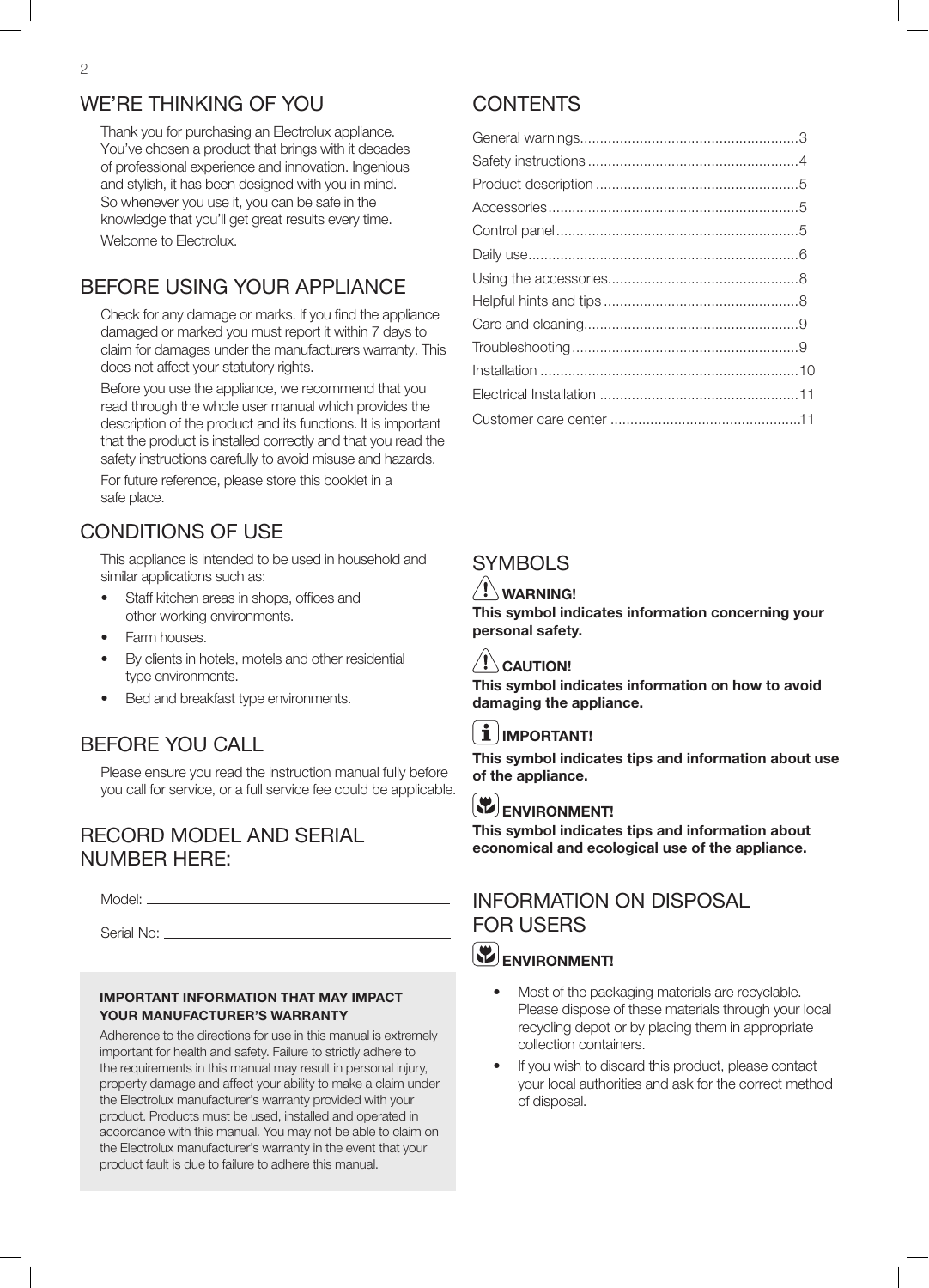### GENERAL WARNINGS

Important safety instructions, read carefully and keep for future reference. Pass the user manual on to possible new owners of the appliance.

NOTE! You must read these warnings carefully before installing or using the appliance. If you need assistance, contact your Customer Care Department. The manufacturer will not accept liability, should these instructions or any other safety instructions incorporated in this book be ignored.

#### Children and vulnerable people safety.

## $/!\backslash$  warning!

#### Risk of suffocation, injury or permanent disability.

- This appliance is not intended for use by persons (including children) with reduced physical, sensory or mental capabilities, or lack of experience and knowledge, unless they have been given supervision or instruction concerning use of the appliance by a person responsible for their safety.
- Children should be supervised to ensure that they do not play with the appliance.
- Keep all packaging away from children.
- If the appliance has a child safety device, we recommend that you activate it if children are present.
- WARNING: Accessible parts may become hot during use. Young children should be kept away.

## $\langle\cdot|\cdot\rangle$  CAUTION!

#### Important safety instructions, read carefully and keep for future reference.

#### General safety

- Internally the appliance becomes hot when in operation. Do not touch the heating elements that are in the appliance. Always use oven gloves to remove or put in accessories or ovenware.
- Do not use a steam cleaner to clean the appliance.
- Before maintenance isolate the power supply.
- If the door or door seals are damaged, the appliance must not be operated until it has been repaired by a competent person.
- The appliance is not intended to be operated by means of an external timer or separate remote-control system.
- Only a competent person can carry out any service or repair operation that involves the removal of a cover which gives protection against exposure to microwave energy.
- Do not heat liquids and other foods in sealed containers. They are liable to explode.
- Only use utensils that are suitable for use in microwave ovens.
- When heating food in plastic or paper containers, keep an eye on the appliance due to the possibility of ignition.
- The appliance is intended for heating food and beverages. Drying of food or clothing and heating of warming pads, slippers, sponges, damp cloth and similar may lead to risk of injury, ignition or fire.
- If smoke is emitted, switch off or unplug the appliance and keep the door closed in order to stifle any flames.
- Microwave heating of beverages can result in delayed eruptive boiling. Care must be taken when handling the container.
- The contents of feeding bottles and baby food jars should be stirred or shaken and the temperature checked before consumption, in order to avoid burns.
- Eggs in their shell and whole hard-boiled eggs should not be heated in the appliance since they may explode, even after microwave heating has ended.
- The appliance should be cleaned regularly and any food deposits removed.
- Failure to maintain the appliance in a clean condition could lead to deterioration of the surface that could adversely affect the life of the appliance and possibly result in a hazardous situation.
- The temperature of accessible surfaces may be high when the appliance is operating.
- This appliance is designed for freestanding application. It must not be installed behind a decorative door or installed in an enclosed cupboard. Please follow the installation requirements in this manual.
- Do not use harsh abrasive cleaners or sharp metal scrapers to clean the glass door since they can scratch the surface, which may result in shattering of the glass.
- If the supply cord is damaged, it must be replaced by the manufacturer or an authorised service agent or similarly qualified persons in order to avoid a hazard.

## $\left/ \mathord! \right\}$  CAUTION!

In order to avoid a hazard due to inadvertent resetting of the thermal cut-out, this appliance must not be supplied through an external switching device, such as a timer, or connected to a circuit that is regularly switched on and off by the utility.

## $\langle ! \rangle$  warning!

Ensure that the appliance is switched off before replacing the lamp to avoid the possibility of electric shock.

## $\langle ! \rangle$  note:

If there are manufacturing or oil remains on the enclosure or heating element, smoke or odour might occur during the beginning operation.

This is normal and will cease after repeated use.

- We strongly recommend proceeding as follows:
- Turn on the grill mode and let the appliance operate several times without food to be cooked.
- Ensure sufficient ventilation.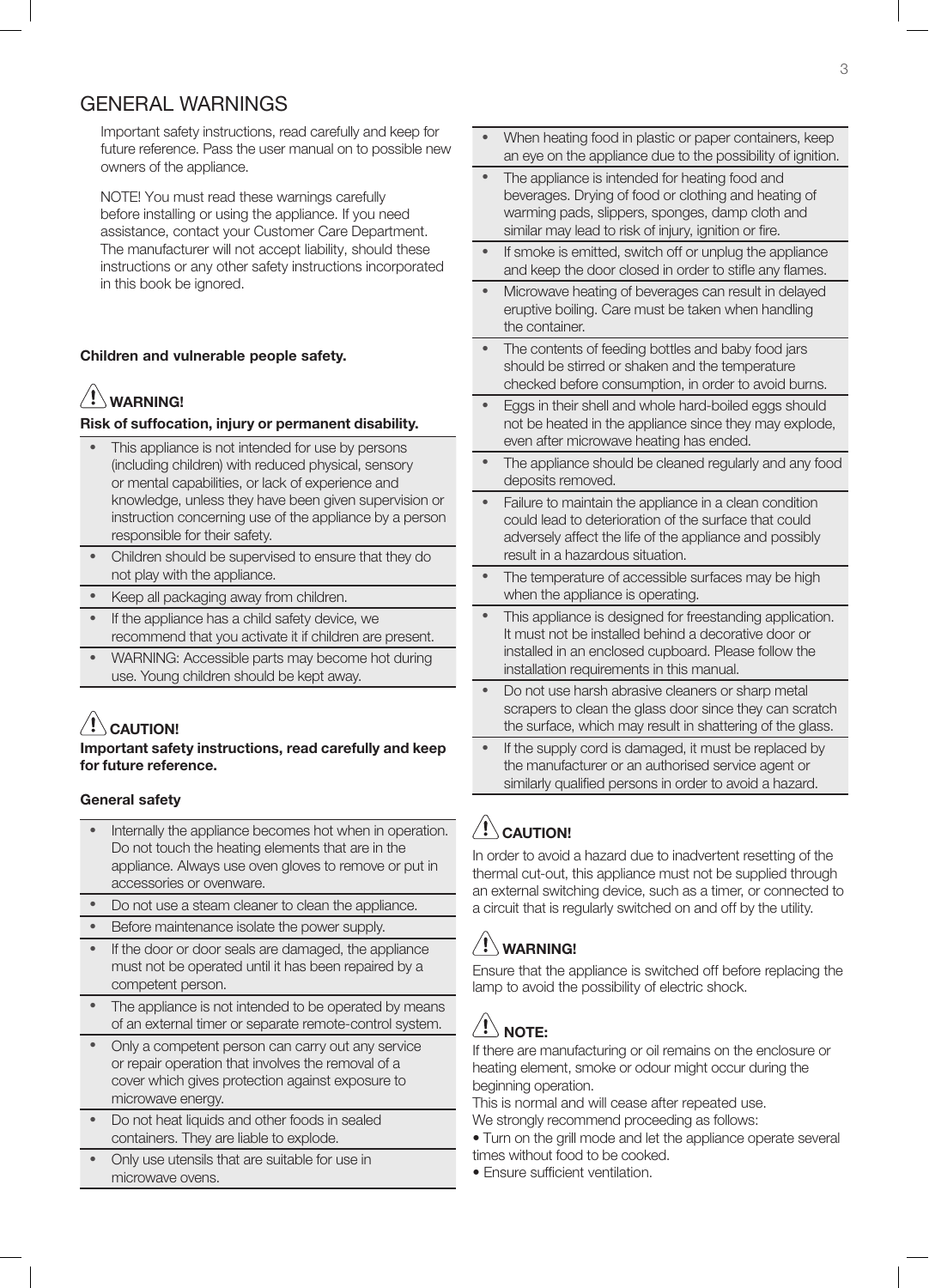## SAFETY INSTRUCTIONS

### Installation

## $/!\backslash$  warning!

### Only a qualified person must install this appliance.

- Remove all the packaging.
- Do not install or use a damaged appliance.
- Obey the installation instructions supplied with the appliance.
- Always be careful when you move the appliance because it is heavy. Always wear safety gloves.
- Keep the minimum distance from the other appliances and units.

### Electrical connection

# WARNING!

### Risk of fire and electrical shock.

- This appliance is supplied with a power cord and 10A power plug suitable for connection to standard 10A power socket. If a power socket needs to be installed, it must be done by a suitably qualified electrician.
- The appliance must be earthed.
- Make sure that the electrical information on the rating plate agrees with the power supply. If not, contact an electrician.
- Connect the mains plug to the mains socket only at the end of the installation. Make sure that there is access to the mains plug after the installation.
- Make sure not to cause damage to the mains plug and to the mains cable. Contact the Service Centre or an electrician to change a damaged mains cable.
- Do not pull the mains cable to disconnect the appliance. Always pull the mains plug.

Use

# $\langle \underline{\textbf{1}} \rangle$  WARNING!

### Risk of injury, burns or electric shock or explosion.

| Use this appliance in a household environment.                                                |
|-----------------------------------------------------------------------------------------------|
| Do not change the specification of this appliance.                                            |
| Make sure that the ventilation openings are not blocked.                                      |
| Do not leave the appliance unattended during<br>operation.                                    |
| Do not apply pressure on the open door.                                                       |
| Do not use the appliance as a work surface and do not<br>use the cavity for storage purposes. |
| Do not operate appliance without food.                                                        |
| Metallic containers for food and beverages are not<br>allowed during microwave cooking.       |

### Care and cleaning

# $\left/ \mathord{\mathsf{!}}\right\}$  warning!

### Risk of injury, fire or damage to the appliance.

- Before maintenance, deactivate the appliance and disconnect the mains plug from the mains socket.
- Regularly clean the appliance to prevent the deterioration of the surface material.
- Do not allow food spills or cleaner residue to accumulate on door sealing surfaces.
- Remaining fat or food in the appliance can cause smoke/fire, particularly on the grill element.
- Clean the appliance with a moist soft cloth. Only use neutral detergents. Do not use abrasive products, abrasive cleaning pads, solvents or metal objects.
- Do not use a steam cleaner to clean this appliance.

### **Disposal**

# $/$ ! $\backslash$  warning!

### Risk of injury or suffocation.

- Disconnect the appliance from the mains supply.
- Cut off the mains cable and discard it.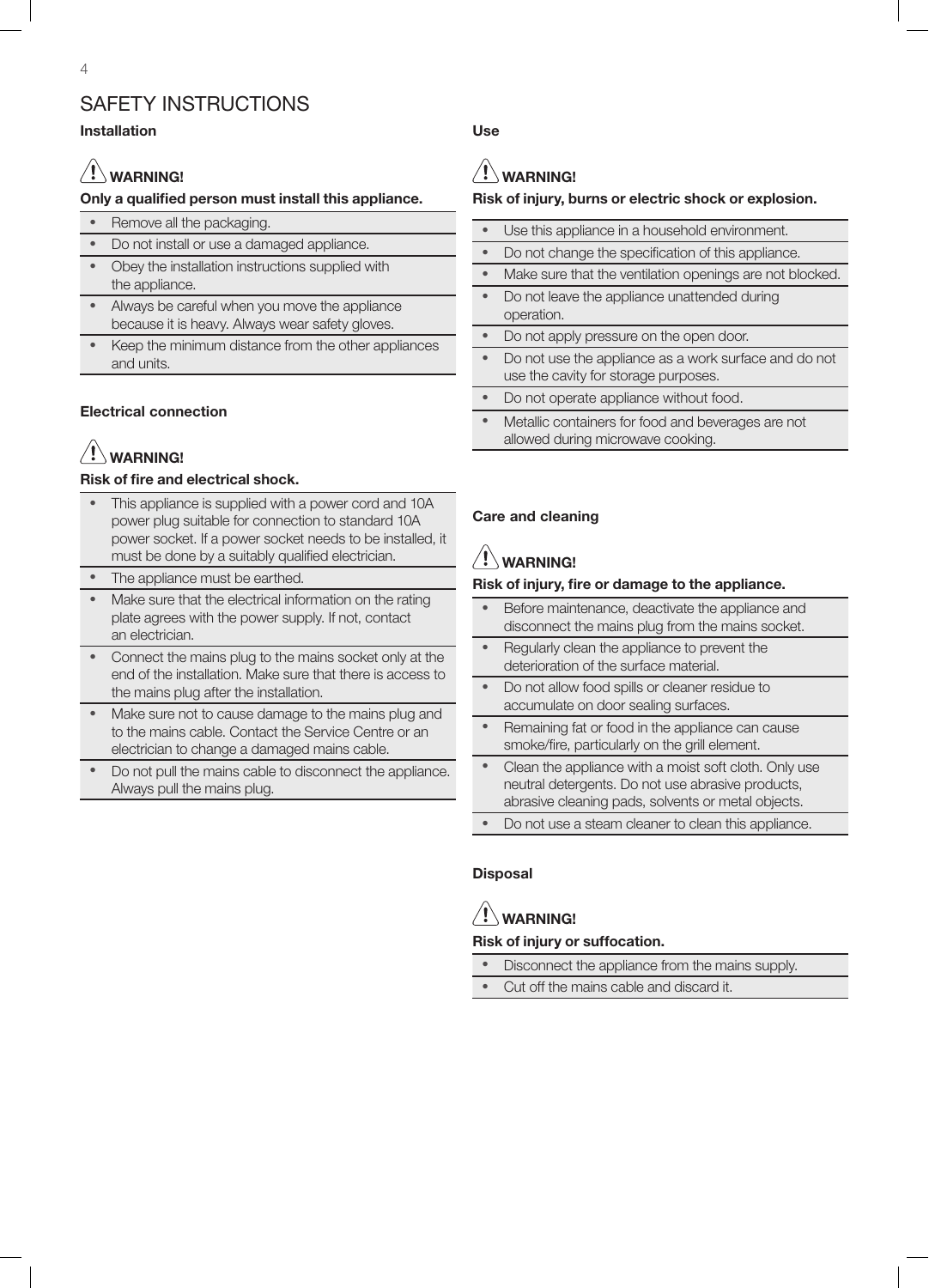### PRODUCT DESCRIPTION



## **ACCESSORIES**

### Turntable set

Glass cooking tray and roller guide.



## $\begin{bmatrix} \mathbf{1} \end{bmatrix}$

Always use the turntable set to prepare food in the appliance.

### Grill rack

For grilling food and combi cooking.



## $\langle\mathbf{l}\rangle$  WARNING!

The wire grill rack is not suitable for use on microwave only mode, it can be used on grill, convection and combi (includes short burst of microwave, which is ok) cooking modes only. Using this wire grill rack on microwave only mode may cause damage to the appliance.

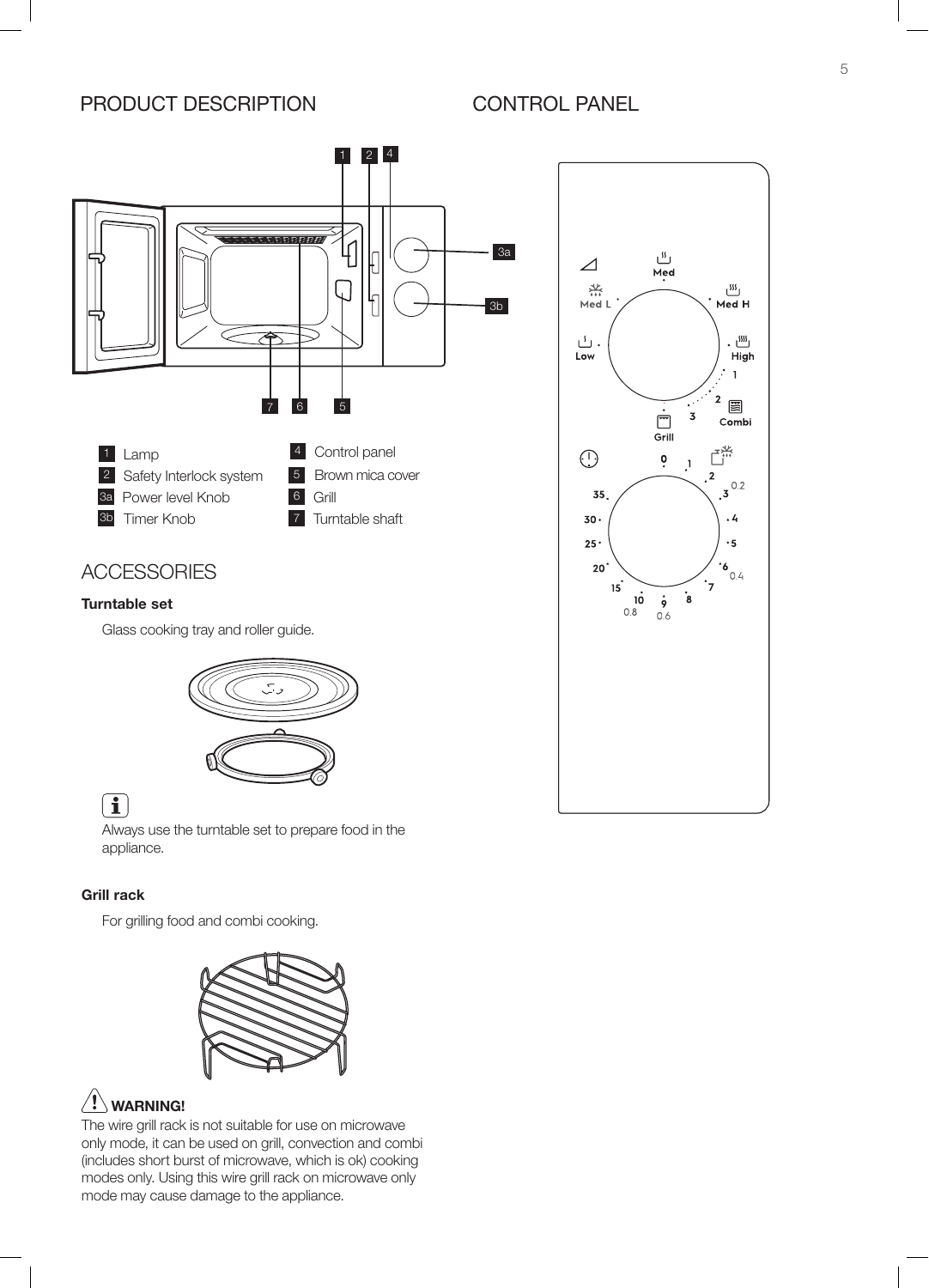## DAILY USE

### Suitable cookware and materials

| <b>Cookware / Material</b>                                                                             | <b>Microwave</b>       |                |                | Grilling/         |
|--------------------------------------------------------------------------------------------------------|------------------------|----------------|----------------|-------------------|
|                                                                                                        | <b>Defrosting</b>      | <b>Heating</b> | <b>Cooking</b> | <b>Convection</b> |
| Ovenproof glass and<br>porcelain (with no metal<br>components, e.g. Pyrex,<br>heat-proof glass)        |                        |                |                |                   |
| Non-ovenproof glass and<br>porcelain <sup>1)</sup>                                                     |                        |                |                |                   |
| Glass and glass ceramic<br>made of ovenproof /<br>frost-proof material (e.g.<br>Arcoflam), grill shelf |                        |                |                |                   |
| Ceramic <sup>2</sup> , earthenware <sup>2)</sup>                                                       | <b>Service Service</b> |                |                |                   |
| Heat-resistant plastic up to<br>200°C 3)                                                               | <b>Service Service</b> |                |                |                   |
| Cardboard, paper                                                                                       |                        |                |                |                   |
| Clingfilm                                                                                              | <b>Service Service</b> |                |                |                   |
| Roasting film with<br>microwave safe closure 3)                                                        |                        |                |                |                   |
| Roasting dishes made of<br>metal, e.g. enamel, cast iron                                               |                        |                |                |                   |
| Baking tins, black lacquer or<br>silicon coated <sup>3)</sup>                                          | $-$                    |                |                |                   |
| <b>Baking tray</b>                                                                                     |                        |                |                |                   |
| Browning cookware, e.g.<br>Crisp pan or Crunch plate                                                   |                        |                |                |                   |
| Ready meals in packaging 3)                                                                            |                        |                |                |                   |

1) With no silver, gold, platinum or metal plating / decorations.

2) Without quartz or metal components, or glazes which contain metals.

3) You must follow the manufacturer's instructions about the maximum temperatures.

suitable

-- not suitable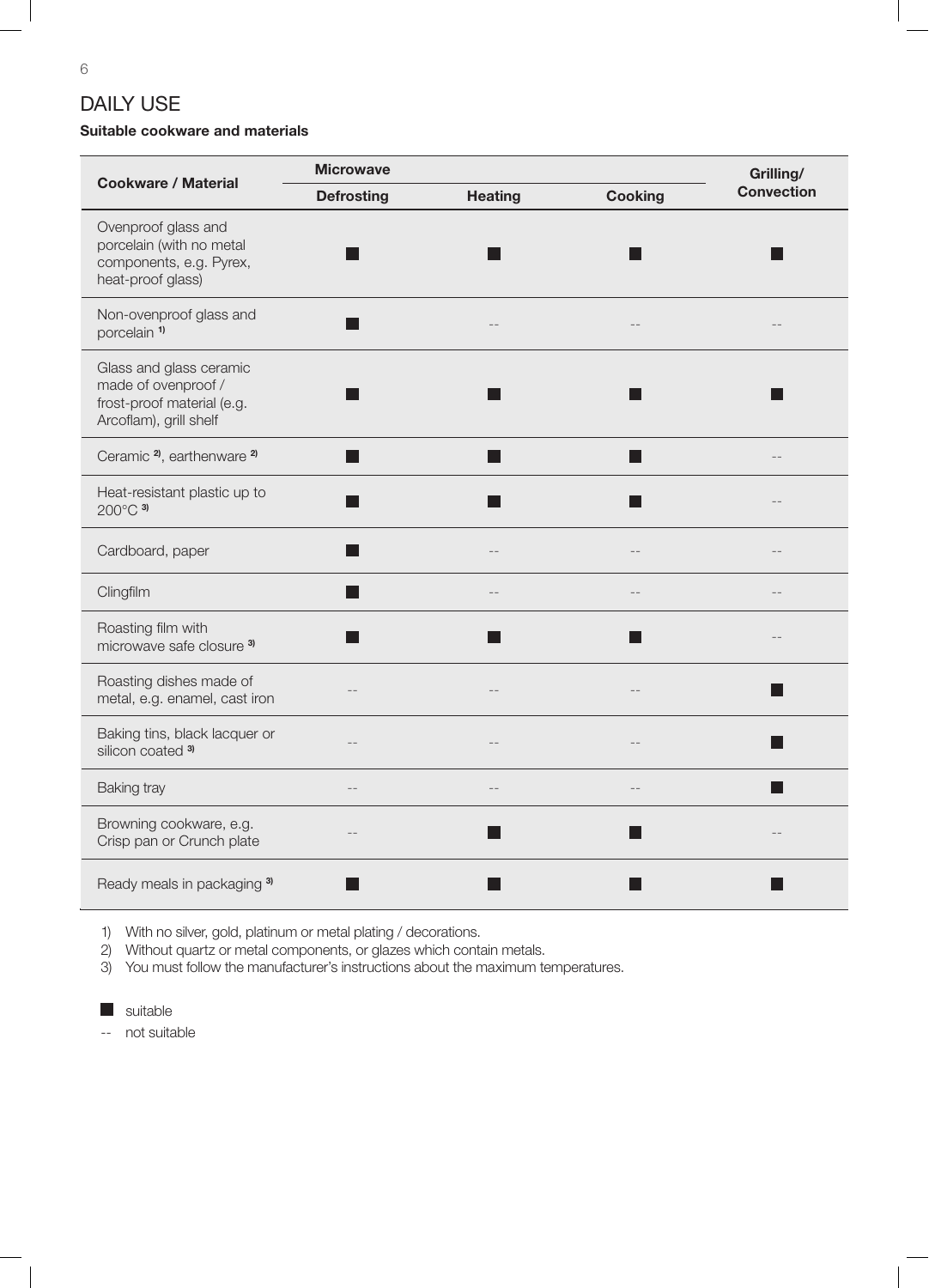### DAILY USE (CONTINUED)

### Power setting tables

| $1^{333}$<br>High                     | 100% power output | (Quick cooking)  |
|---------------------------------------|-------------------|------------------|
| $1^{33}$<br>77% power output<br>Med H |                   | (Normal cooking) |
| $1^{N}$<br>Med                        | 55% power output  | (Slow cooking)   |
| 兴<br>33% power output<br>Med L        |                   | (Defrost food)   |
| i T<br>Low                            | 17% power output  | (Keep warm)      |

#### **Defrosting**

1.Turn the knob to **Med L**.

2.Select suitable time.

 Note: If desired time is less than 3 minutes, turn the timer knob to over 3 minutes position and then turn back to the desired time setting.

3.Once the desired time is set, the cooking begins. If pausing in between is needed, just open the door at any time, and close it to resume operation.

- 4.When it times out and cooking ends, the microwave oven produces a bell ring, the inside lamp will also be auto matically turned off.
	- Note: If food is removed before time out, make sure to set back the timer to "0" position, this avoids the microwave oven from operating in empty load.

Below is some food defrosting time advice:

|          | Weight         | Defrost time   |
|----------|----------------|----------------|
| Meat     | $0.1 - 1.0$ kg | 1:30~26:00     |
| Poultry  | $0.2 - 1.0$ kg | $2:30 - 22:00$ |
| Sea food | $0.1 - 0.9$ kg | $1:30 - 14:00$ |

### Grill or Combi Cooking

1. Turn the knob to  $\overline{\mathbb{E}}$  /  $\overline{\mathbb{E}}$  /  $\overline{\mathbb{E}}$ 2.Select suitable time.

Power level setting:

- 1.Grill: Cooked by heating tube during cooking, suitable for roast sausage, chicken wings, pork ribs, meat and other thin pieces.
- 2.Combi 1: Microwave and heating tube grill alternately, the heating tube grill time is 82%, suitable for grilled ribs, sandwiches, etc.

 Combi 2: The microwave and the heating tube grill alternately, and the heating tube has a grilling time of 71%, which is suitable for roasting whole chicken or meat.

 Combi 3: Microwave and heating tube grill alternately, the heating tube barbecue time is 58%, suitable for roasting whole chicken or duck.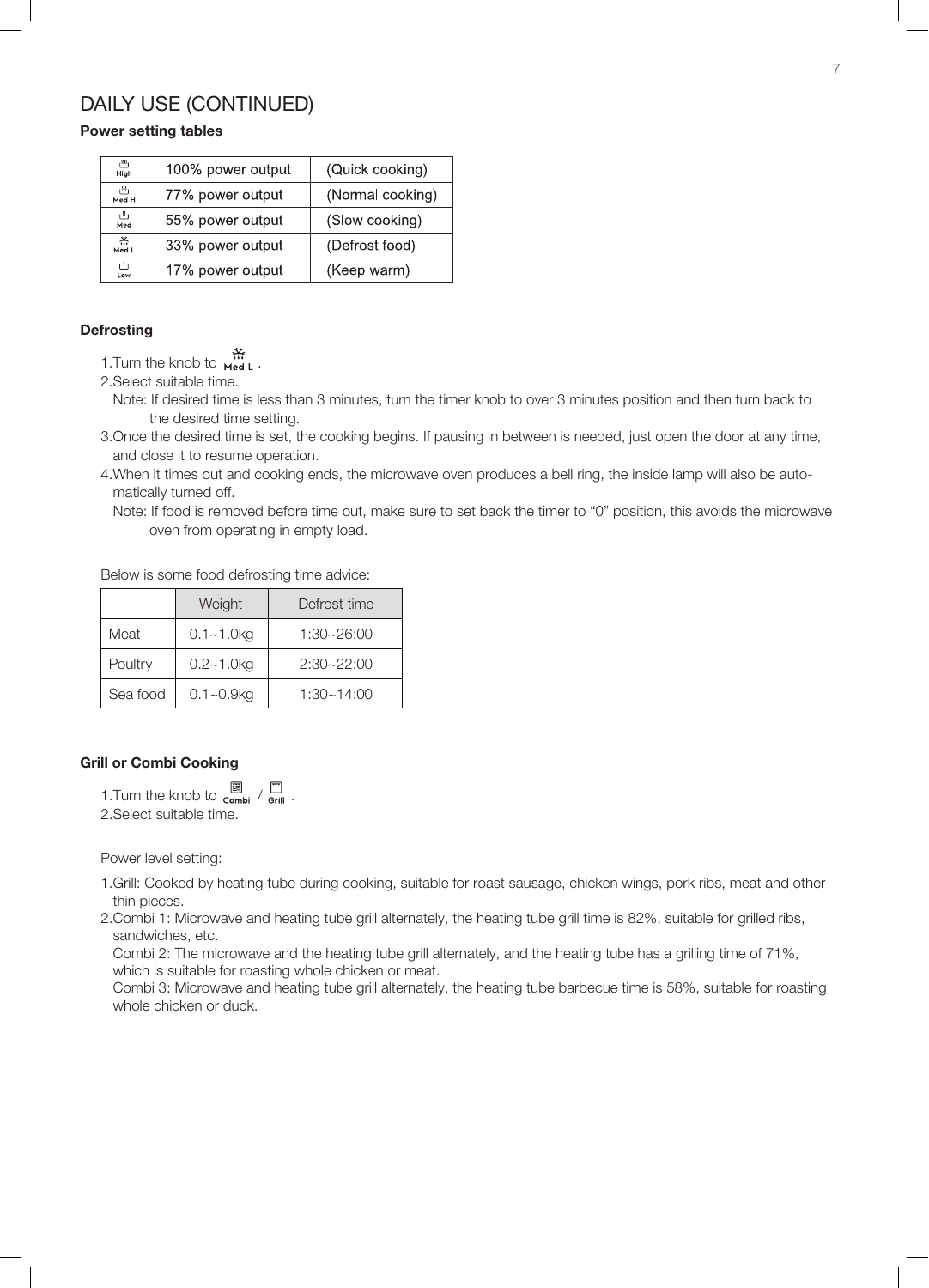### USING THE ACCESSORIES

### $\langle ! \rangle$  warning!

Refer to the safety chapters.

# $\langle\mathord! \Delta$  caution!

Do not cook food without the turntable set. Use only the turntable set provided with the appliance.

## $\left\lceil \mathbf{i} \right\rceil$

Never cook food directly on the glass cooking tray. Inserting the turntable set



## HELPFUL HINTS AND TIPS

#### Power setting table

- 1. Place the roller guide around the turntable shaft.
- 2. Before first use remove the tape from the centre of the turntable shaft.
- 3. Place the glass cooking tray on the roller guide.

#### Inserting the grill rack



Place the grill rack on the turntable set.



The wire grill rack is not suitable for use on microwave only mode, it can be used on grill, convection and combi (includes short burst of microwave, which is ok) cooking modes only. Using this wire grill rack on microwave only mode may cause damage to the appliance.

| Problem                                                                                                             | <b>Remedy</b>                                                                                                                                                                                        |
|---------------------------------------------------------------------------------------------------------------------|------------------------------------------------------------------------------------------------------------------------------------------------------------------------------------------------------|
| You cannot find details for the amount of food prepared.                                                            | Look for a similar food. Increase or shorten the length of the<br>cooking times according to the following rule:<br>Double the amount = almost double the time,<br>Half the amount $=$ half the time |
| The food got too dry.                                                                                               | Set shorter cooking time or select lower microwave power.                                                                                                                                            |
| The food is not defrosted, hot or cooked after the time<br>came to an end.                                          | Set longer cooking time or set higher power. Note that large<br>dishes need longer time.                                                                                                             |
| After the cooking time comes to an end, the food is<br>overheated at the edge but is still not ready in the middle. | Next time set a lower power and a longer time. Stir liquids halfway<br>through, e.g. soup.                                                                                                           |

To get better results for rice use a flat, wide dish.

#### **Defrosting**

Always defrost roast with the fat side down. Do not defrost covered meat because this may cause cooking instead of defrosting. Always defrost whole poultry breast side down.

#### Cooking

Always remove chilled meat and poultry from the refrigerator at least 30 minutes before cooking. Let the meat, poultry, fish and vegetables stay covered after cooking.

Brush a little oil or melted butter over the fish. Add 30- 45ml of cold water for every 250g of vegetables. Cut the fresh vegetables into even size pieces before cooking. Cook all vegetables with a cover on the container.

#### Reheating

When you reheat packed ready meals always follow the instructions written on the packaging.

#### **Grilling**

Grill flat food items in the middle of the grill rack. Turn the food over halfway through the set time and continue grilling.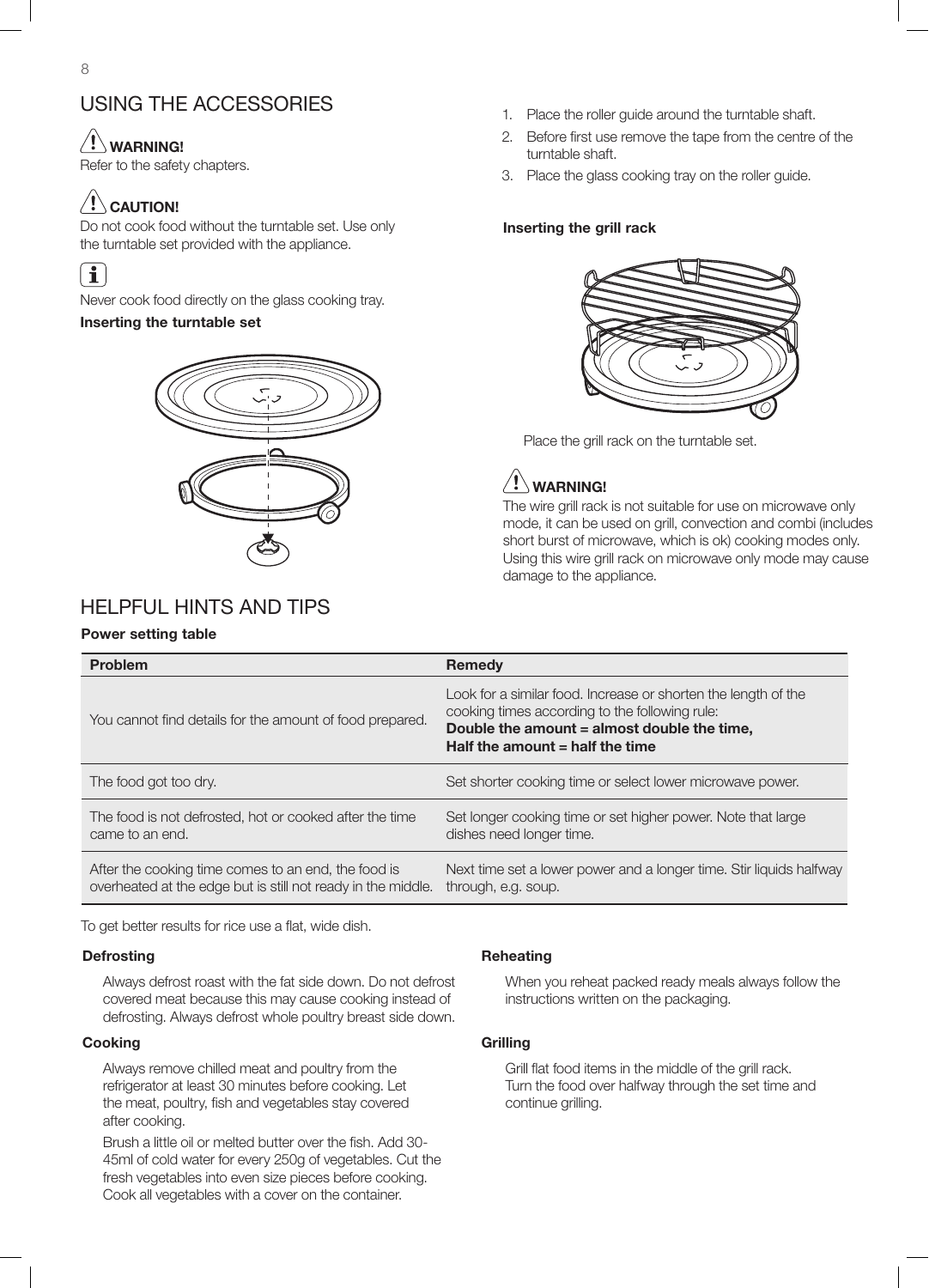### CARE AND CLEANING

### $\left/ \right| \left/ \right.$  WARNING!

Refer to the safety chapters.

### Notes on cleaning:

- To clean front panel fingerprint-resistant stainless steel simply wipe with a soft cloth using warm water and a mild detergent. DO NOT use stainless steel cleaners, abrasive cleaners or harsh solvents.
- Clean the appliance interior after each use. Then you can remove dirt more easily and it does not burn on.
- Clean stubborn dirt with a special cleaner.

## TROUBLESHOOTING

## $\langle \mathbf{I} \rangle$  WARNING!

Refer to the safety chapters.

- Clean all accessories regularly and let them dry. Use a soft cloth with warm water and a cleaning agent.
- To soften hard to remove remains, boil a glass of water at full microwave power for 2 to 3 minutes.
- To remove odours, mix a glass of water with 2 tsp of lemon juice and boil at full microwave power for 5 minutes.

| <b>Problem</b>                                                                          | <b>Possible cause</b>                                                                                                                                 | <b>Remedy</b>                                                                                                                                |  |
|-----------------------------------------------------------------------------------------|-------------------------------------------------------------------------------------------------------------------------------------------------------|----------------------------------------------------------------------------------------------------------------------------------------------|--|
| The appliance does not operate.                                                         | The appliance is deactivated.                                                                                                                         | Activate the appliance.                                                                                                                      |  |
|                                                                                         | The appliance is not plugged in.                                                                                                                      | Plug in the appliance.                                                                                                                       |  |
|                                                                                         | The fuse in the fuse box is blown.                                                                                                                    | Check the fuse. If the fuse blows more than one<br>time, contact a qualified electrician.                                                    |  |
|                                                                                         | The door is not closed properly.                                                                                                                      | Make sure that nothing blocks the door.                                                                                                      |  |
| The lamp does not operate.                                                              | The lamp is defective.                                                                                                                                | The lamp has to be replaced. Contact the<br>customer service centre.                                                                         |  |
| There is sparking in the cavity.                                                        | There are metal dishes or dishes with<br>metal trim.                                                                                                  | Remove the dish from the appliance.                                                                                                          |  |
|                                                                                         | There are metal skewers or aluminium<br>foil that touches the interior walls.                                                                         | Make sure that the skewers and foil does not<br>touch the interior walls.                                                                    |  |
| The turntable set makes<br>scratching or grinding noise or<br>does not rotate smoothly. | There is an object or dirt below the<br>glass cooking tray.                                                                                           | Clean the area below the glass cooking tray<br>including rollers. Check turntable roller assembly<br>and glass are installed correctly.      |  |
| The appliance stops operating<br>without a clear reason.                                | There is a malfunction.                                                                                                                               | Check ventilation of the unit is not obstructed.<br>If this situation repeats with correct installation call<br>the customer service centre. |  |
| Microwave runs cooking cycle<br>but food does not heat up.                              | Internal self-resetting thermostat has<br>activated. The microwave is fitted<br>with a thermostat to protect internal<br>components from overheating. | Once the thermostat's temperature<br>has reduced the unit should function normally.<br>Wait 5 minutes then try the appliance again.          |  |
| Steam accumulating on<br>microwaye oven door or<br>leaking from vents.                  | Cooking foods with a high moisture<br>content will always produce steam.                                                                              | This is a normal part of the<br>cooking process.                                                                                             |  |
| Smoke during cooking process.                                                           |                                                                                                                                                       | Fat accumulated on cavity grill element. Ensure inside of unit is cleaned regularly.                                                         |  |

If you cannot find a solution to the problem yourself, contact your dealer or the customer service centre.

The necessary data for the customer service centre is on the rating plate on the appliance.

### Model (M)

| Product number (PNC) |  |
|----------------------|--|
|                      |  |
| Serial number (S.N.) |  |

### We recommend that you write the data here: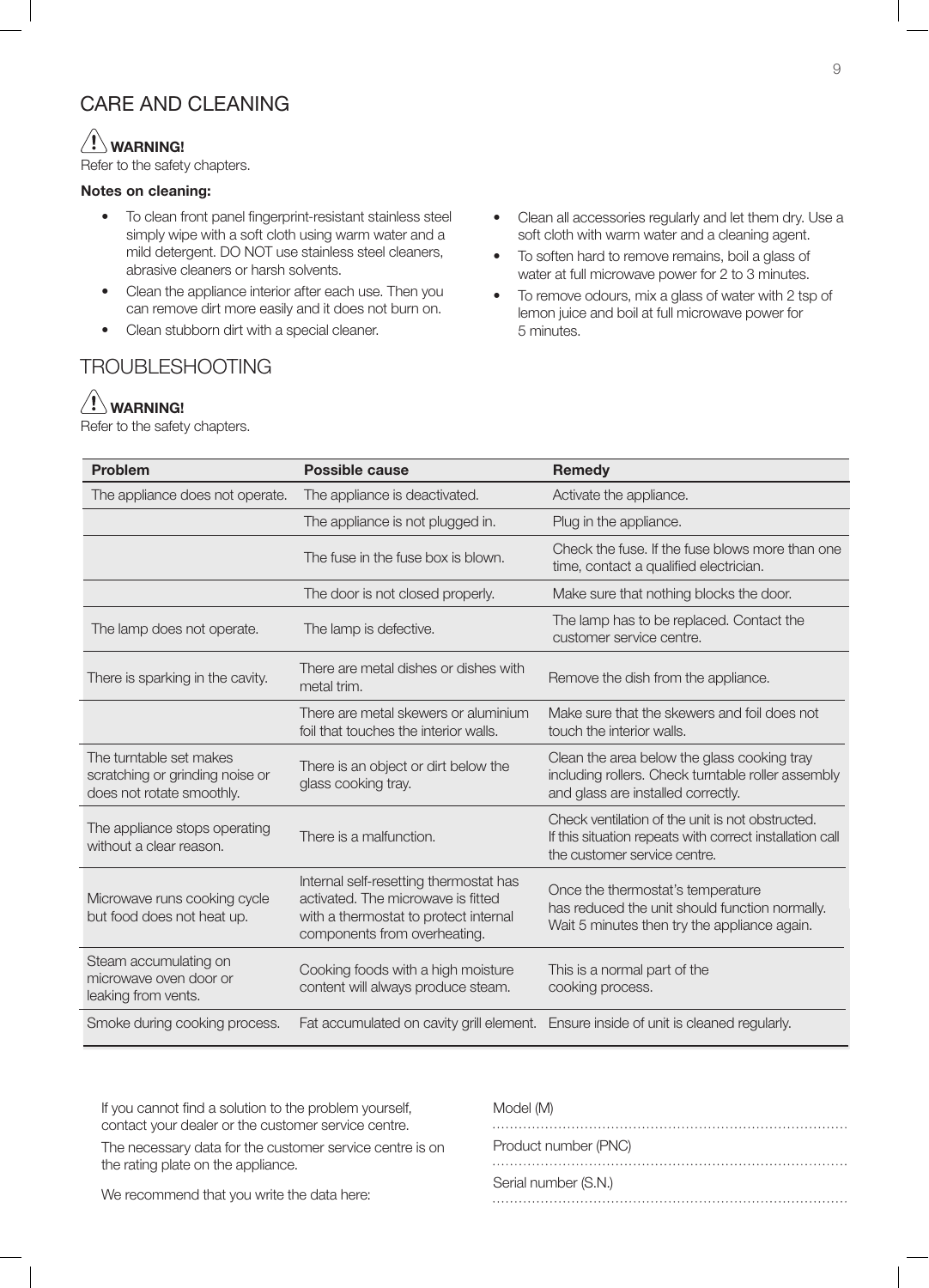# $/$ ! $\backslash$  Caution!

Do not block the air vents. If you do that, the appliance can overheat.

# $\langle \mathbf{l} \rangle$  caution!

Do not connect the appliance to adapters or extension leads. This can cause overloading and risk of fire.

- Put the appliance far away from steam, hot air and water splashes.
- If the appliance is stored/ transported at sub-zero temperatures, do not activate it immediately after installation. Allow at least two hours for it to be brought up to room temperature before turning on the unit.

### Installation

- Remove all packing material and any promotional material from the microwave oven.
- Examine the oven for any damage such as dents or a broken door. Do not install if the oven is damaged. Call the service centre.
- Remove the protective film on the oven cabinet surface. Do not remove the light brown Mica cover that is attached to the right-hand side of the oven cavity to protect the magnatron.
- Do not leave the packing material so that small children can play with it. This can be hazardous.
- Select a flat, level surface that provides enough open space for the intake and outlet vents and that is strong enough to bear the weight of the oven. A minimum clearance of 7.5cm is required between the oven and any adjacent walls. Leave a minimum clearance 30cm above the oven.



Blocking the intake or outlet vents can damage the oven. If air vents are blocked during operation, the oven may overheat, and this may lead to malfunctioning. Hot air escapes from the vents, so be sure not to obstruct it or let curtains come between the oven and the rear wall.

*NOTE: It is recommended to have greater than 7.5cm clearance on at least one of the sides to improve product performance and operation.*

- The oven should be placed in a stable position to avoid the possibility of causing vibration or noise.
- Do not remove the legs from the bottom of the oven.
- This oven should only be installed freestanding; not built-in or in a cabinet.
- Keep the oven away from heat and water. Exposure to heat and water can lower the efficiency and lead to malfunctioning.
- Place the oven as far away from radios and TV as possible. Operation of the oven may cause interference to your radio or TV reception.
- When there is interference, it may be reduced or eliminated by taking the following measures:
	- Clean door and sealing surface of the microwave oven.
	- Reorient the receiving antenna of the radio and/or television.
	- Move the microwave oven away from the receiver.
	- Plug the microwave oven into a different outlet so that microwave oven and receiver are on different branch circuits.
- Be sure the voltage and frequency where you connect the microwave oven is the same as specified on the rating plate on the microwave oven. If the microwave oven is connected to the socket via an extension cord, make sure the cord is earthed.

## $\langle ! \rangle$  WARNING!

If installed near or over a heat source, the microwave oven could be damaged.

## WARNING!

This microwave oven must not be used on a non-earth protected power supply. Contact an electrician if you are uncertain regarding electrical connection of the oven or provision of earth protection of the supply.

## $\langle ! \rangle$  WARNING!

If the power cord is damaged, it must be replaced by the manufacturer, its service agent or similarly qualified persons in order to avoid a hazard.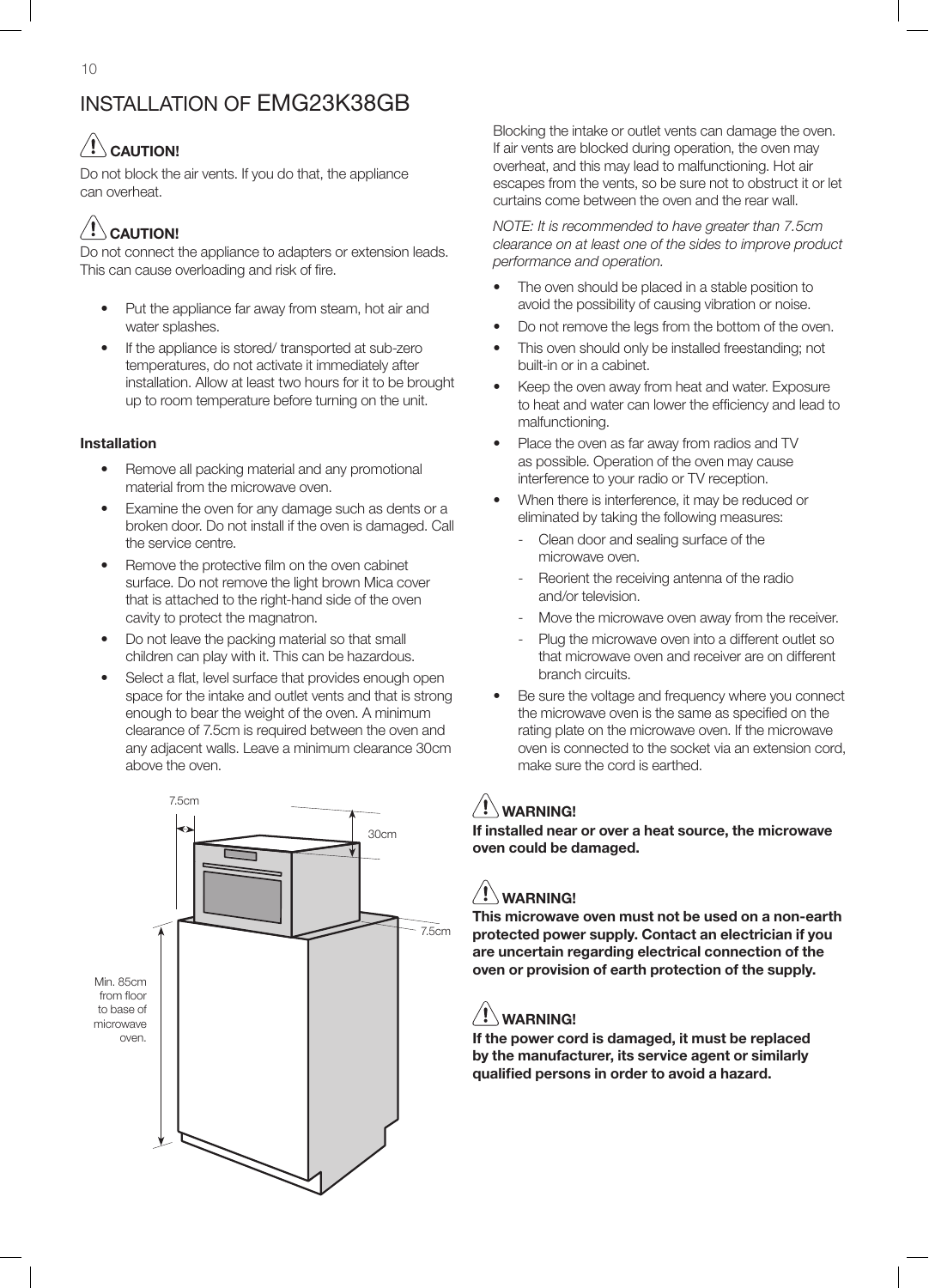## ELECTRICAL INSTALLATION

## $\langle \underline{!}\rangle$  warning!

Only a qualified person must do the electrical installation.

# $\left| \cdot \right|$

The manufacturer is not responsible if you do not follow the safety precautions from the chapter "Safety Instructions".

#### This appliance is supplied with a main cable and main plug.

## $\sqrt{!}$  WARNING!

The microwave oven is fitted with a plug and must be only connected to a properly installed, earthed socket. In accordance with the appropriate regulations, the socket must only be installed and the connecting cable must only be replaced by a qualified electrician. If the plug is no longer accessible following installation an all-pole isolating switch must be present on the installation side with a contact gap of at least 3mm.

# Customer care center

| Thailand<br>Consumer Care Tel: (+66 2) 725 9000<br>Electrolux Thailand Co., Ltd.<br>Electrolux Building 14th Floor<br>1910 New Phetchaburi Road,<br>Bangkapi, Huai Khwang, Bangkok 10310<br>Office Tel: (+66 2) 7259100<br>Office Fax: (+66 2) 7259299<br>Email: customercarethai@electrolux.com                          | Malaysia<br>Consumer Care Center Tel: 1300-88-11-22<br>Electrolux Home Appliances Sdn. Bhd.<br>Corporate Office Address: Unit T2-7, 7th Floor, Tower 2, PJ33,<br>No. 3, Jalan Semangat, Seksyen 13, 46200 Petaling Jaya, Selangor.<br>Office Tel: (+60 3) 7843 5999<br>Office Fax: (+60 3) 7955 5511<br>Consumer Care Center Address: Lot C6, No. 28, Jalan 15/22,<br>Taman Perindustrian Tiong Nam, 40200 Shah Alam, Selangor<br>Consumer Care Center Fax: (+60 3) 5524 2521<br>Email: malaysia.customercare@electrolux.com |
|---------------------------------------------------------------------------------------------------------------------------------------------------------------------------------------------------------------------------------------------------------------------------------------------------------------------------|------------------------------------------------------------------------------------------------------------------------------------------------------------------------------------------------------------------------------------------------------------------------------------------------------------------------------------------------------------------------------------------------------------------------------------------------------------------------------------------------------------------------------|
| Indonesia<br>Hotline service: 08041119999<br>PT. Electrolux Indonesia<br><b>Electrolux Building</b><br>Jl.Abdul Muis No.34, Petojo Selatan,<br>Gambir Jakarta Pusat 10160<br>Email:customercare@electrolux.co.id<br>SMS & WA: 0812.8088.8863                                                                              | Philippines<br>Consumer Care Center Toll Free: 1-800-10-845-CARE(2273)<br>Consumer Care Hotline : (+63 2) 845-CARE(2273)<br>Electrolux Philippines, Inc.<br>Unit B 12F Cyber Sigma Bldg, Lawton Avenue, McKinley West, Taguig,<br>Philippines 1634<br>Trunkline: +63 2 737- 4757<br>Website: www.electrolux.com.ph<br>Email: wecare@electrolux.com                                                                                                                                                                           |
| Vietnam<br>Consumer Care Center Toll Free: 1800-58-88-99<br>Tel: (+84 28) 3910 5465<br>Electrolux Vietnam Ltd.<br>Floor 9th, A&B Tower<br>76 Le Lai Street - Ben Thanh Ward - District 1<br>Ho Chi Minh City, Vietnam<br>Office Tel: (+84 28) 3910 5465<br>Office Fax: (+84 28) 3910 5470<br>Email: vncare@electrolux.com | Singapore<br>Consumer Care Center Tel: (+65) 6727 3699<br>Electrolux S.E.A. Pte Ltd.<br>1 Fusionopolis Place,<br>#07-10 Galaxis, West Lobby<br>Singapore 138522.<br>Office Fax: (+65) 6727 3611<br>Email: customer-care.sin@electrolux.com                                                                                                                                                                                                                                                                                   |
| Hongkong<br>Service Hotline: (+852) 3193 9888<br><b>DCH Electrical Appliances Services Centre</b><br>5/F, DCH Building, 20 Kai Cheung Road,<br>Kowloon Bay, Hong Kong                                                                                                                                                     |                                                                                                                                                                                                                                                                                                                                                                                                                                                                                                                              |